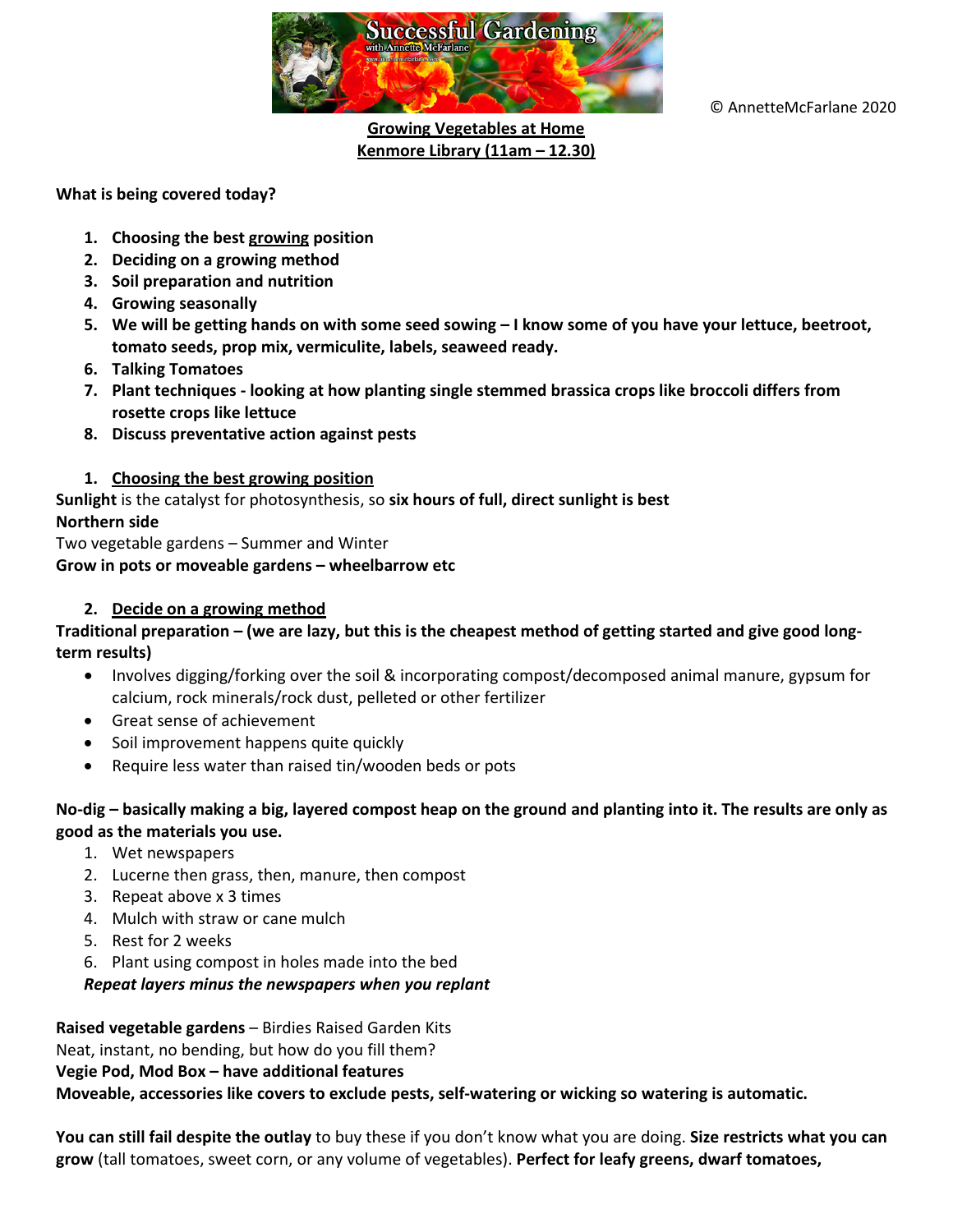# **Wicking/self-watering gardens work by capillary action.**

Soil sits on a damp layer and capillary action aided by evaporation draws moisture upwards. Soil only wicks to around 30cm.

**Container gardening** – upsize your containers for best results

# **3. Soil Preparation and Nutrition**

### **Soil improvement options:**

- Add real homemade compost
- Real, unprocessed animal manure
- Grow a green manure
- Rotate crops difference crops take different proportions of nutrients out of the soil and give rise to different pests and diseases eg nematodes.
- Check soil pH 6.5 is generally a good level for most crops. pH makes nutrients available to plant roots. See pH chart on the website. Add lime for peas and beans. Always add gypsum.

### **You should grow harvestable leafy greens (lettuce, silver beet, spinach) in 4-6 weeks from seedlings!** If not, add nutrients.

**Every week -** Worm liquid, Compost tea, Commercial liquid fertilizer

**Each 6-8 weeks or in between crops -** Blood and bone meal/sulphate of potash, animal manure, organic fertilizer

### **Seaweed is not a fertilizer – use it with fertilizer but not as a substitute**

- 1. Stimulates seed germination and minimizes plant stress when planting
- 2. Promotes buds and flowers
- 3. Strengthens cell walls against pests
- 4. Increases quality, size, taste & yield because it helps release nutrients already present in the soil
- 5. Suppresses soil diseases & nematodes
- 6. Improves root crop quality
- 7. Promotes nodule formation on legumes like peas and beans

# **4. Growing Seasonally – the biggest mistake people make is planting things at the wrong time of year**

Start small and easy with lettuce and other leafy greens and cherry tomatoes **See planting chart**

# **5. Getting Hands On**

# **Starting with seeds**

**Lettuce** seeds – do not cover; black or white depending on type

**Beetroot** seeds – clustered corky seed (see also spinach). Soak in water/seaweed prior to sowing. Expect multiple seedlings from one seed. No need to separate upon germination.

**Tomato** seeds – soak overnight in seaweed. Cover lightly. Germination is temperature dependent. Sow direct into soil prepared to a fine tilth or in pots propagation/sieved potting mix/compost; Cover with Vermiculite. Label and water in with liquid seaweed or Epsom salts

**Know how the plant grows** – Prickles on leaves and stems of eggplants and on cucumber fruit, broccoli Have realistic expectations:

**Cauliflower – slow to mature, too late to plant now Sweet Corn – minimum 100 plants as is wind pollinated**

### **6. Let's Talk Tomatoes – see tomato notes**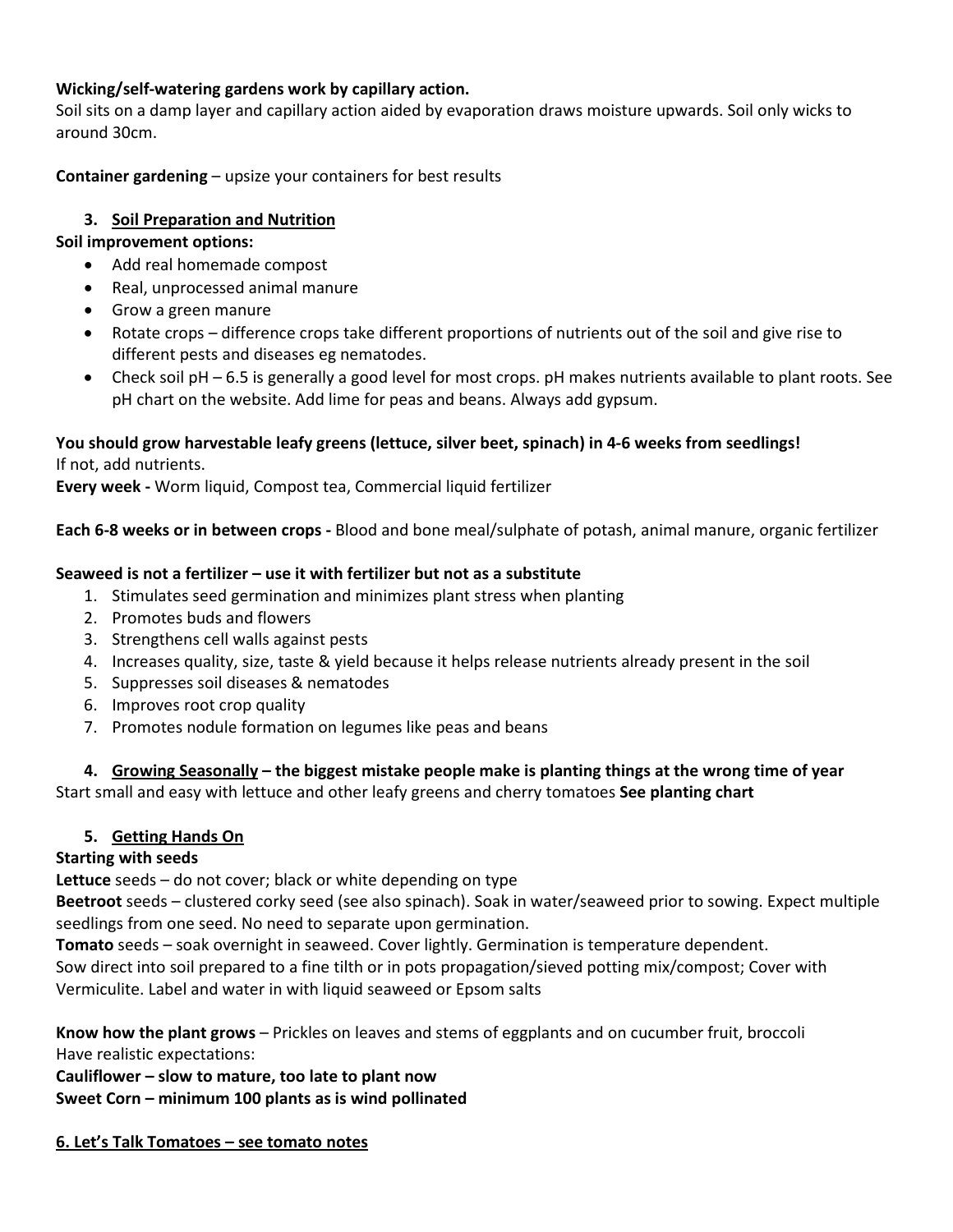# **7. Plant techniques (Practical)**

- looking at how planting single stemmed brassica crops like broccoli differs from rosette crops like lettuce

# **8. Discuss preventative action against pests**

**Molasses** – 1 tablespoon in 1 litre of water with a drop of liquid soap. Kills and repels caterpillars. **Soap** – Mix soap (not detergent) to a strength for clothes washing and spray. Controls aphids, whitefly, thrips, mites.

Use **liquid seaweed/silica and potash** to strengthen plants against disease

**Wood ash or garden lime** – broad mite, aphids, thrips

**Bags or netting for fruit fly with baits and traps all year** round. Replace contents at the start of every season.

### **Growing Tomatoes**

**When to Plant -** Warm daytime temperatures and low humidity make late **autumn; winter and early spring** prime tomato growing season in coastal areas of Queensland. If you live where it is cold and frosty you need a nice, warm glasshouse to produce a winter tomato crop.

**Seed -** Tomatoes propagate easily from seed. **Soak the seeds** for twelve hours in liquid seaweed (20mls per litre water), then sow in pots or directly into richly prepared gardens. If you want to save your own seed you need to thoroughly wash the flesh from the seed before sowing fresh or drying and storing it.

**Seedlings -** Planting seedlings advances harvest by 4-5 weeks compared with seed growing. Tomato seedlings are planted **'up to their necks'** or to the first set of healthy, true leaves. Roots develop the part of the stem planted below ground.

**Layers and Cuttings –** Stems of established tomatoes can be pinned to the ground until they form roots and new plants grown from these layered stems. Cuttings can also be grown using the young laterals cut from plants during pruning.

**Types -** Cherry tomatoes are the easiest to grow and typically the fastest bearing. **Sweet Bite** is a highly productive selection. For an attractive medley of coloured fruit consider combining it with one or more of the following: **Thai Pink Egg**, **Honey Drop Lemon**, **Corn Dog** (yellow) or **Orange Pixie**. **Double Truss** is a relatively new variety winning favour with gardeners. **Tumbler** selections are ideal for hanging baskets, but while bountiful they have a short harvest period. Plant one every three months for a continuous supply of cherry-sized fruit.

Large fruited varieties include **Tropic**, **Costoluto** and the Queensland-bred **Scorpio**. These varieties and many heirloom selections are often not available in nurseries and must be grown from seed. More readily available are the large bite-sized fruiting selection called **Megabite** and egg-shaped **Roma** (often sold as **San Marzano**). Both are ideal for eating freshly picked from the garden or for cooking and bottling. New in Spring 2020 is an indeterminate Roma-type called **Gigantic Gladiator**. With fruit growing to over 200gm it is considered a champion in the arena of Roma tomatoes.

Tall growing, indeterminant, disease resistant **Gross Lisse** and the determinant, bushy **Apollo Improved** remain favourites with gardeners. Stick with one or two tried and tested varieties and trial a couple of new types each season.

### **How many plants?**

Four plants should provide a family with more than enough fruit. For a prolonged harvest plant one tomato every 6-8 weeks from early March though until the end of August.